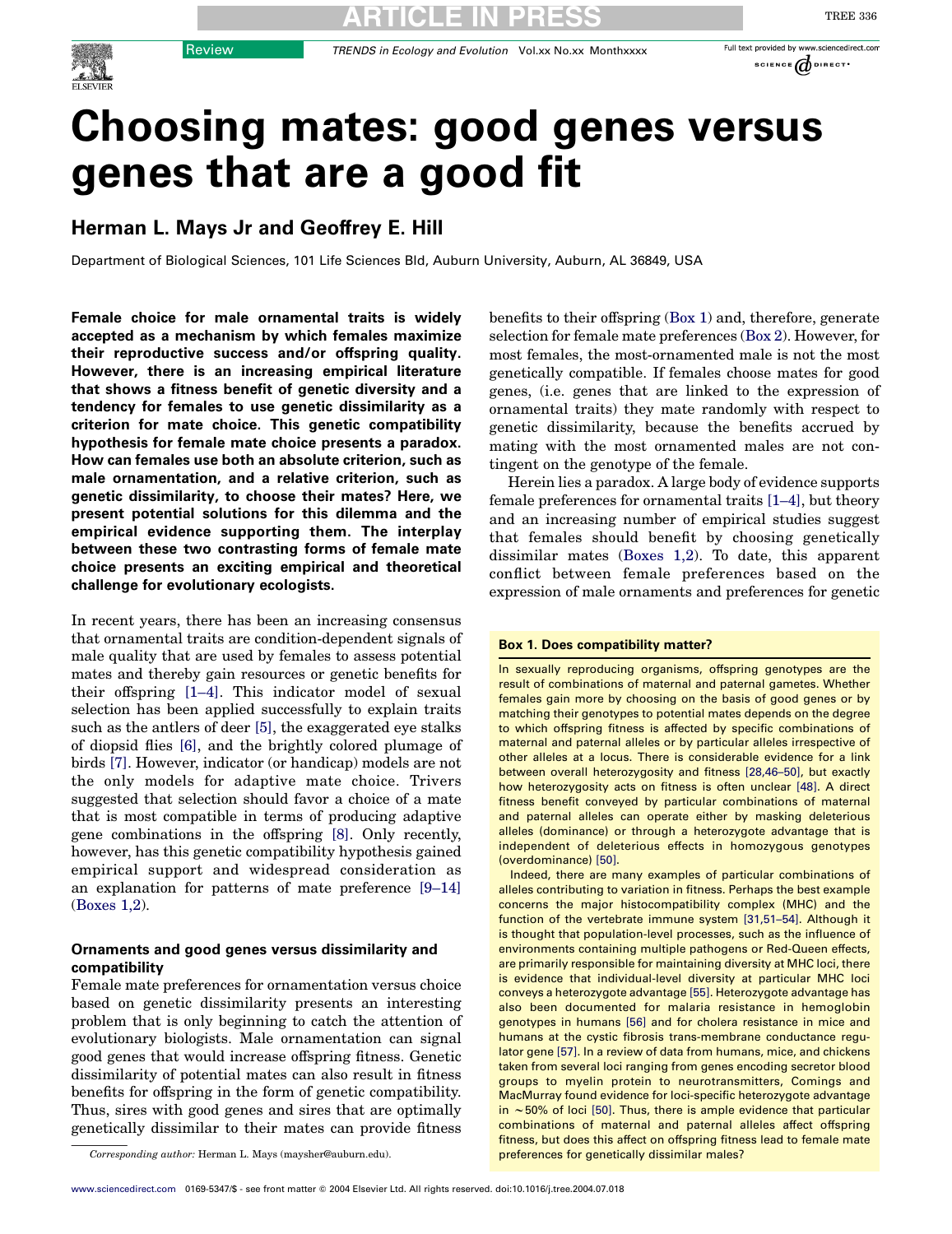#### Box 2. Do females use genetic dissimilarity to choose mates?

Given that particular combinations of maternal and paternal genotypes affect offspring fitness, females would benefit by making mate choice decisions based on genetic dissimilarity (for simplicity's sake, we focus here on mate choice in females but we recognize that there are cases where mate choice can also operate in males). Mate choice based on the assessment of male ornamentation and the fitness consequences of those choices are well documented [\[2\]](#page-4-0), but what about the evidence for female choice for genetic dissimilarity? There is increasing empirical evidence from both field and laboratory studies that genetic compatibility is a consequence of female mate preferences favoring genetically dissimilar males [\[35,36,44,45,58–64\]](#page-4-0).

Evidence for female choice for genetically dissimilar males has been found in many organisms. A conspicuous example of genetic compatibility as a consequence of mate choice is the selection against self-fertilization in flowering plants [\[34,65\].](#page-4-0) There is also increasing evidence for postcopulatory choice for genetically dissimilar males among female animals [\[14\].](#page-4-0) Fertilization success in a laboratory population of the marsupial Antechinus agilis was negatively associated with allele sharing [\[35\]](#page-4-0). Tregenza and Wedell found that female field crickets Gryllus bimaculatus reduced the likelihood of hatching failure, suffered from mating with sibs, when mated polyandrously to a sib and non-sib, indicating postcopulatory choice for sperm from unrelated males [\[36\].](#page-4-0)

There is also evidence for precopulatory choice for genetically dissimilar males. Humans, mice and fish are known to use olfaction to make self-referential decisions of attractiveness based on major histocompatibility complex (MHC) diversity [\[28,29,42,62\]](#page-4-0). Female sand lizards Lacerta agilis prefer to associate with odor samples that are obtained from males with dissimilar MHC genotypes [\[64\]](#page-5-0). Social pairings of females to genetically dissimilar males suggest that free-living female savannah sparrows Passerculus sandwichensis are making mate choice decisions that are based on genetic compatibility [\[44\].](#page-4-0)

Studies of passerine birds hint at a role for genetic compatibility in explaining the prevalence of multiple mating by socially monogamous females. Foerster et al. have shown that blue tits Parus caeruleus young sired by extra-pair males are more heterozygous than are their within-pair half sibs [\[23\].](#page-4-0)

dissimilarity has been recognized in the literature [\[10\]](#page-4-0), but has received little attention, to our knowledge, being explicitly dealt with by only two studies [\[15,16\]](#page-4-0) (Box 3). How do we reconcile empirical support for both models of mate preference, sometimes in the same species? Here, we examine some potential solutions to this problem and the evidence that exists to support them.

#### Heterozygosity versus compatibility

In a discussion of the genetic benefits associated with female mate preferences, it is important to distinguish between mate preferences based on genetic dissimilarity and those based on heterozygosity per se [\[9\]](#page-4-0) (Box 4). For dissimilarity, the female is choosing a mate that enables her to produce offspring with optimally dissimilar alleles across many loci (i.e. genetic compatibility). For heterozygosity, the female is choosing heterozygous mates irrespective of dissimilarity, possibly because heterozygosity is linked to increased vigor and, therefore, more-heterozygous males could more effectively provide direct benefits to females and their offspring. Here, we focus specifically on genetic dissimilarity and not heterozygosity per se.

### Plastic choice

The criteria underlying female mate preferences might be phenotypically plastic, changing according to changes in

### Box 3. A paradox: theory and empirical evidence

Colegrave et al. proposed an insightful model that deals specifically with the antagonism between female choice for good genes resulting in directional selection on male ornaments and female choice on the basis of genetic compatibility [\[16\]](#page-4-0). This model poses two competing female genotypes: females who either mate singly based on precopulatory choice for high quality males or females who mate multiply. Both females in this model are unable to assess the compatibility of male genotypes before mating. Instead, females who mate multiply rely on sperm choice within their reproductive tracts to sort out the most genetically compatible sires. The relative fitness of females that mate monogamously based on male quality versus those who mate polyandrously is a function of the cost of having offspring sired by low-quality males, the cost of having offspring sired by genetically incompatible males, and the degree to which polyandrous females can impose some postcopulatory discrimination between compatible and incompatible sperm.

Colegrave et al.'s model is the first theoretical treatment of this paradox, but the authors deal only with the fitness of females who mate singly, presumably owing to choice for good genes, versus that of females who mate multiply, presumably owing to the benefits associated with genetic compatibility, a benefit only realized through postcopulatory choice. This model does not deal directly with the increasing empirical evidence that females can exercise precopulatory choice on the basis of genetic dissimilarity. However, by reducing the cost of polyandry to zero Colegrave et al. generated a scenario that is analogous to the case in which females can exercise precopulatory control and mate singly and still avoid genetically incompatible males.

In an elegant experimental design, Roberts and Gosling showed empirical evidence for the antagonism between a choice based on good genes and one based on genetic compatibility [\[15\].](#page-4-0) Female mice prefer males who scent mark more frequently, a trait that is correlated with androgen levels and, therefore, male dominance. Females also exhibit a preference for dissimilar MHC haplotypes. Females use both cues during mate choice, via evaluation of the same urinary scent marking signal, but weight scent-marking frequency, and, thus, male dominance, over MHC dissimilarity. MHC dissimilarity predicted female choices only when variation in scent marking rate was small compared with the variation in male dissimilarity. This study indicated that female preferences in mice can incorporate both kinds of male trait simultaneously.

the fitness of each strategy across different social, ecological, or genetic contexts [\[17\].](#page-4-0) For example, the benefits of genetic compatibility should be across many loci throughout the genome. If the genetic diversity of males in the population was low, then the differences among males in genetic dissimilarity to a female would be small and there would be little variation among potential offspring in terms of genetic compatibility.

Similar to genetic dissimilarity, the fitness benefit of choosing males with condition-dependent good genes should also be sensitive to the genetic diversity among available males. The genic capture model of good genes sexual selection relies on the idea that condition is linked to a large proportion of the genome and, thus, has a high coefficient of genetic variation that covaries with male ornamental traits [\[3,18\]](#page-4-0). The more loci there are underlying variation in ornament expression, the greater the relationship between population genetic diversity and the benefits of mating preferences based on good genes will be.

Therefore, both good genes preferences and preferences for genetic dissimilarity should be sensitive to genetic diversity. However, the benefits of preferences based on good genes and preferences resulting from selection for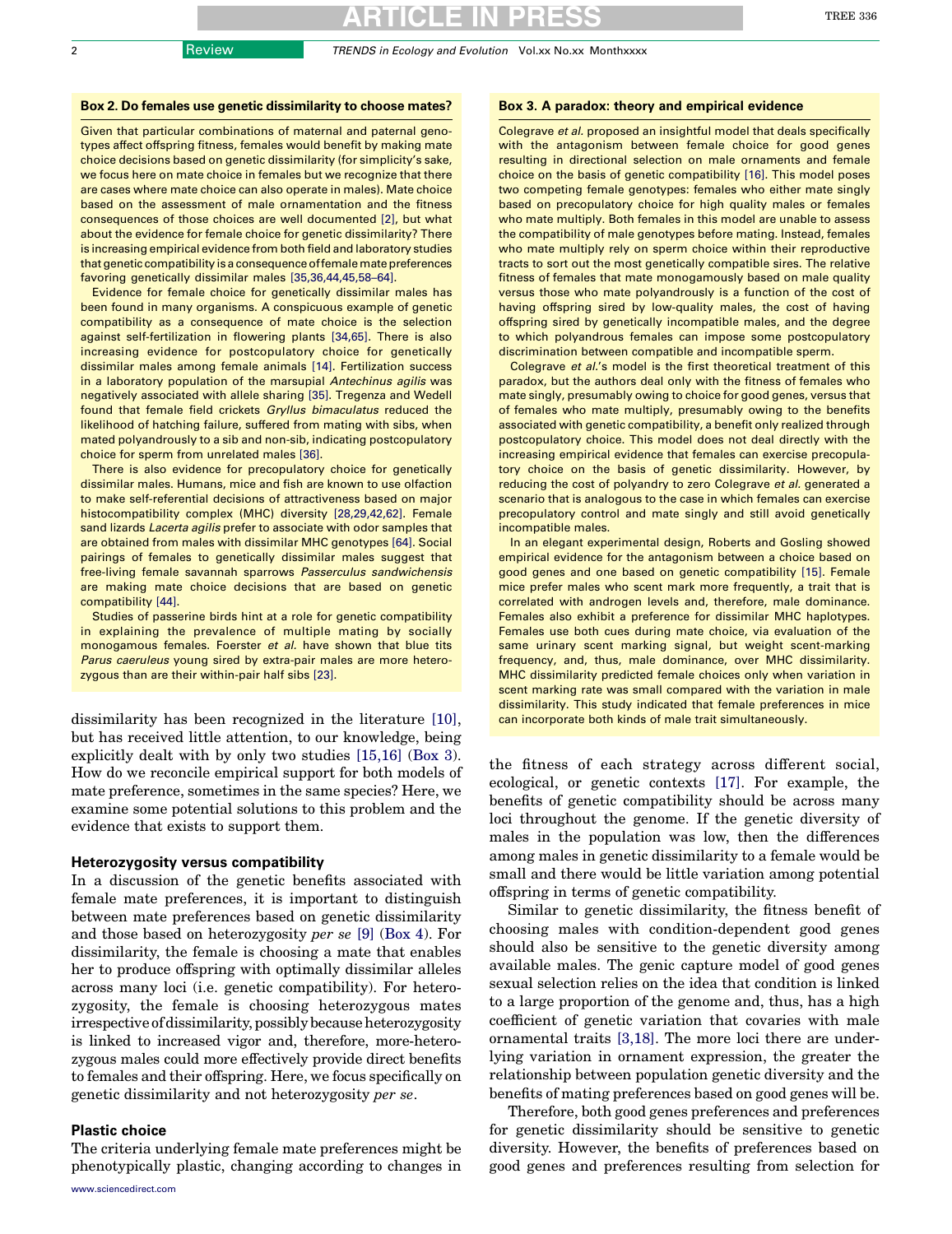# Box 4. Distinguishing between good genes, heterozygosity and compatibility

Imagine a simplified diploid, single-locus model where females have three male genotypes from which to choose: Female genotypes Male genotypes AA AA

| Aa | Aa |
|----|----|
| aa | aa |

# Choice for good genes

In this model, particular males have superior alleles or combinations of alleles. Females benefit by mating with males with these good genes because their offspring inherit better than average alleles. According to this model, males with good genes, as signaled by ornamental traits, are universally attractive to females. Assuming that A has a fitness advantage compared to a, and allele expression is additive, all females choose male AA.

#### Choice for heterozygosity

Males with high mean heterozygosity across many loci are phenotypically superior compared with males with lower mean heterozygosity. According to this model, males with high overall heterozygosity are universally attractive to females, possibly because their increased vigor results in increased direct benefits to females and their offspring, as males cannot pass their heterozygous condition onto offspring. All females choose male Aa.

#### Choice for compatibility

Heterozygotes have a fitness advantage compared with homozygotes and, therefore, females benefit by choosing sires with whom they are genetically compatible; that is, genetically dissimilar males or those males with whom they share the fewest alleles across loci. By pairing with genetically mismatched males, females produce heterozygous young. In our simplified model, female AA chooses male aa, and female aa chooses male AA. Female Aa does equally well by choosing any male.

The fundamental difference between good genes and compatibility preferences is that, under the good genes model, the fitness benefits of offspring are a function of the haploid contribution of males alone whereas the genetic compatibility model supposes that offspring fitness is a function of the combined diploid contributions of both males and females.

Each case describes different kinds of selection on female mate preferences but different mechanisms of mate choice might often cause confusion between one sort of model and another. For example, there might be some cases where choice for genetic compatibility is indistinguishable from choice for heterozygosity per se. Females might be unable to assess accurately their own genotype and make mate choices based on the average male heterozygosity, as heterozygous males will have a greater likelihood of producing genetically compatible offspring [\[9\].](#page-4-0) Further confusion could arise in distinguishing one model from another if heterozygosity is correlated with variation in the expression of male ornaments.

genetic compatibility might respond differently to changes in the genetic diversity of available males, depending on the genetic architecture underlying each type of mate choice. This difference would result in selection for females to switch between these two kinds of mate choice depending on the population of available males that they might encounter.

The genetic diversity of available males might be stable compared with ecological variables. However, pathogens might be much more variable and, therefore, more likely to generate selection for plasticity. If the fitness benefits of good genes are large (e.g. if ornamentation signaled resistance to a widespread and damaging pathogen),

then we would predict that selection would favor the choice of mates primarily based on good genes signaled by ornamentation. Fluctuations in the relative abundance of various pathogens might favor different types of female preference. If there were many pathogens in the environment [\[19\]](#page-4-0) and ornamentation was a poor predictor of overall disease resistance, but heterozygote advantage resulted in enhanced resistance in offspring, then females would do better to choose mates based on genetic dissimilarity.

# Rules within rules

Instead of switching between two different rules according to social and ecological context, females could simultaneously assess the ornamentation and genetic dissimilarity of potential mates and use these criteria together as a hierarchical, nested rule for choosing a mate. For example, if females have many males to choose among, they might first limit their choice to those with above-average ornamentation and then, within that pool of males, choose the mate with whom they are most genetically compatible.

Organisms that express multiple cues during mate choice, including ornaments that signal good genes and indicators of genetic dissimilarity, might use nested rulebased mate preferences [\[20\]](#page-4-0). Empirical evidence that females simultaneously incorporate good genes and genetic dissimilarity during mate choice comes from a study of mate preferences in mice [\[15\]](#page-4-0) (Box 3). This study not only supports the idea that female mice are using good genes and genetic dissimilarity simultaneously in the form of a nested rule, but also that females can alter their mate choice strategy in response to changes in the characteristics of available males.

# Different criteria for different mates

In species with pair bonds, where variation in offspring fitness results from both direct and indirect benefits, females have a choice of accepting the genotype of their social mate as a sire or choosing from among potential extra-pair sires. In these systems, females might use genetic dissimilarity for one kind of mate and male ornaments for another.

Perhaps the best evidence for females using different criteria for social and extra-pair mates comes from passerine birds. Extra-pair males only contribute genes to their offspring whereas social mates often provide parental care as well as genes. Females might choose social mates largely on the basis of ornaments if those ornaments reflect the ability of a male to provide parental care, and extra-pair mates on the basis of their genetic dissimilarity. Studies of blue tits Parus caeruleus, a socially monogamous species with extensive male parental care, suggest that females use the song [\[21\]](#page-4-0) and plumage coloration [\[22\]](#page-4-0) in their choice of social mates. However, Foerster et al. found that extra-pair young were more heterozygous than were within-pair young and that more-heterozygous young were more likely to survive, suggesting a role of genetic compatibility in offspring fitness [\[23\].](#page-4-0) Taken together, these studies suggest that female blue tits use song and coloration as criteria in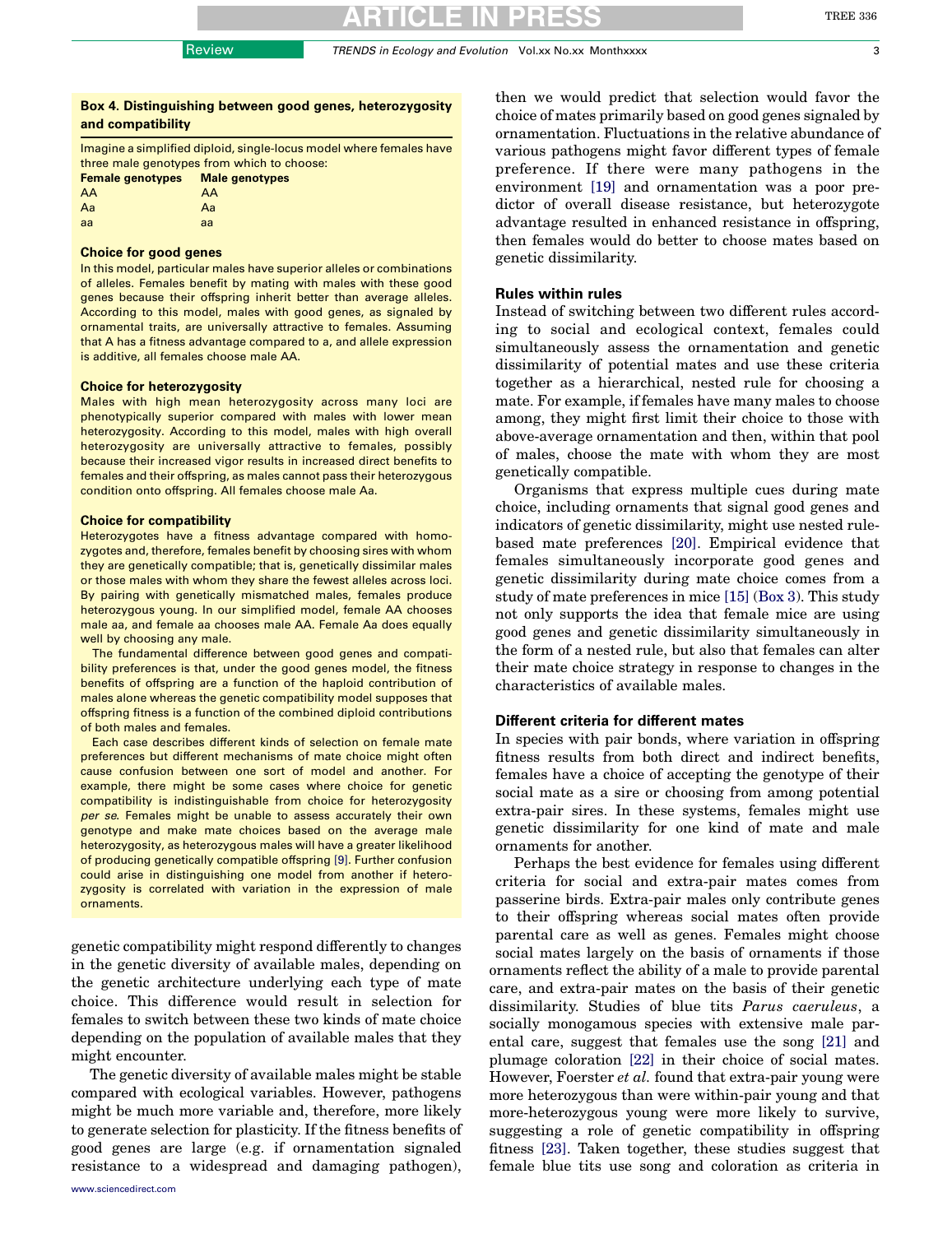choice of social mates and use genetic dissimilarity in the choice of extra-pair mates.

However, this explanation is complicated by the fact that female choice is probably also influenced by male behavior, such as forced copulations and mate guarding [\[24\],](#page-4-0) and by observations in other species demonstrating that extra-pair sires tend to be more ornamented [\[25\]](#page-4-0). Also, variation in ornament expression might not be a reliable indicator of the direct benefits females can receive from males [\[26\]](#page-4-0).

# Constraints on genotype assessment

In the real world, choosing genetically dissimilar males is likely to be costly and females are going to have, at best, only approximations of their own genotypes and those of potential mates. Females might be able to avoid inbreeding with first-order relatives through affiliations but be unable to discriminate finely on the basis of genetic dissimilarity. In general, if there is a benefit of compatibility to offspring fitness, we expect an increased reliance on genetic dissimilarity as a criterion in mate choice and an increased ability to assess the genotypes of potential mates [\[16\]](#page-4-0). Evidence to date suggests that chemical signals provide a better means of assessing genotypes before mating than do visual signals [\[27–29\]](#page-4-0). Therefore, for organisms such as passerine birds, which have acute visual perception but limited olfactory perception compared with other vertebrates [\[30\],](#page-4-0) genotype matching might be difficult, making choice based on ornamentation preferable to that based on genetic dissimilarity. In taxa such as fish and mammals, with comparatively well developed chemosensory ability, better genotype assessments might be possible and one would expect mate choice based on genetic compatibility to evolve more readily [\[28,29\].](#page-4-0) However, the observation that some diurnal, visually oriented birds do exhibit preferences based on male genotypes suggests that visual cues are more reliable than was previously supposed, or that birds are using some unknown mechanism, possibly involving unappreciated olfactory abilities [\[31\]](#page-4-0), to assess genotypes.

Given the constraints on pre-mating genotype assessment, females might be forced to rely on post-mating assessment of the genotypes of potential mates, so-called 'cryptic choice' [\[16,32,33\]](#page-4-0). This type of choice is common among plants, where haploid gene expression is more widespread and selection has favored the avoidance of self-fertilization [\[14,34\].](#page-4-0) However, cryptic female choice for some sperm over others does occur in some animals and provides a stage for choice based on genetic dissimilarity [\[32,33,35,36\].](#page-4-0) Indeed, postcopulatory choice might be the only mechanism by which females of some species can exercise choice based on genetic dissimilarity, as the Colegrave et al. model assumes [\[16\]](#page-4-0) (Box 3).

Instead of being a function of physiological and sensory limitations, constraints might also result from social competition. In highly monogamous species where pair bonds are enforced by female aggression [\[37\],](#page-4-0) highly ornamented males might be monopolized by dominant females, leaving subordinate females with only poorly ornamented males to choose among. These females might then choose from among the remaining males based on their genetic dissimilarity. Such competition might result in selection for plasticity in female preferences.

### Future directions

The increasing empirical support for Trivers' idea that females benefit by optimally matching their genotypes to the genotypes of potential mates [\[8\]](#page-4-0) is a direct consequence of recent advances in genetic techniques. However, the effects of mate choice based on genetic dissimilarity are likely to be subtle and only evident through studies with large sample sizes and comparison of many hypervariable loci dispersed throughout the genome [\[38\]](#page-4-0). Developing ever better genetic tools for studies of genetic compatibility remains a challenge.

Particular organisms might prove to be interesting subjects for studies of the interaction between good genes preferences and genetic compatibility preferences. Taxa where social and genetic mates are not always the same males, as in many passerine birds [\[24,39\]](#page-4-0), are intriguing subjects for studies of variation in mate choice criteria, because females might be using different rules for different sorts of mates, depending on the kinds of contribution that different males make to their offspring. Species in which females are known to incorporate different kinds of signal during mate choice would also be of interest [\[15,20\]](#page-4-0). Humans, mice and fish are known to use olfaction to make self-referential decisions of attractiveness based on major histocompatibility complex (MHC) diversity [\[15,27–29\].](#page-4-0) If one class of cues is a signal of good genes whereas another indicates genetic compatibility, experiments manipulating multiple cues might tell us whether these species are following a nested rule and indicate which criterion takes precedence. Male attractiveness in guppies Poecilia reticulata based on visual cues for body size [\[40\]](#page-4-0) and color [\[41\]](#page-4-0) have been cited as examples of selection for female choice based on good genes, whereas olfactory cues in other fish have been shown to be reliable indicators of genetic dissimilarity [\[42\].](#page-4-0) Shohet and Watt demonstrated a negative relationship between visual attractiveness and olfactory attractiveness in guppies [\[43\]](#page-4-0), which hints at a potential antagonism between good genes selection for mate choice and selection based on genetic dissimilarity. To our knowledge, the study by Roberts and Gosling is the only attempt to examine experimentally both female mate choice based on genetic dissimilarity and male good genes [\[15\]](#page-4-0) (Box 3).

High variation in male reproductive success and the corresponding extreme sexual dimorphism in male ornamentation in highly polygynous species is likely to be the result of female preferences for universally attractive males rather than of female choice based on genetic dissimilarity. This scenario contrasts to observations of socially monogamous species with comparatively little sexual dimorphism where evidence for mating based on genetic compatibility is strong [\[44\].](#page-4-0) Results from Garner and Schmidt also support this conclusion [\[45\].](#page-5-0) These authors found evidence for female choice based on genetic dissimilarity rather than body size in Triturus new species with reduced male sexual ornamentation compared with other congeners. Comparative studies that examine the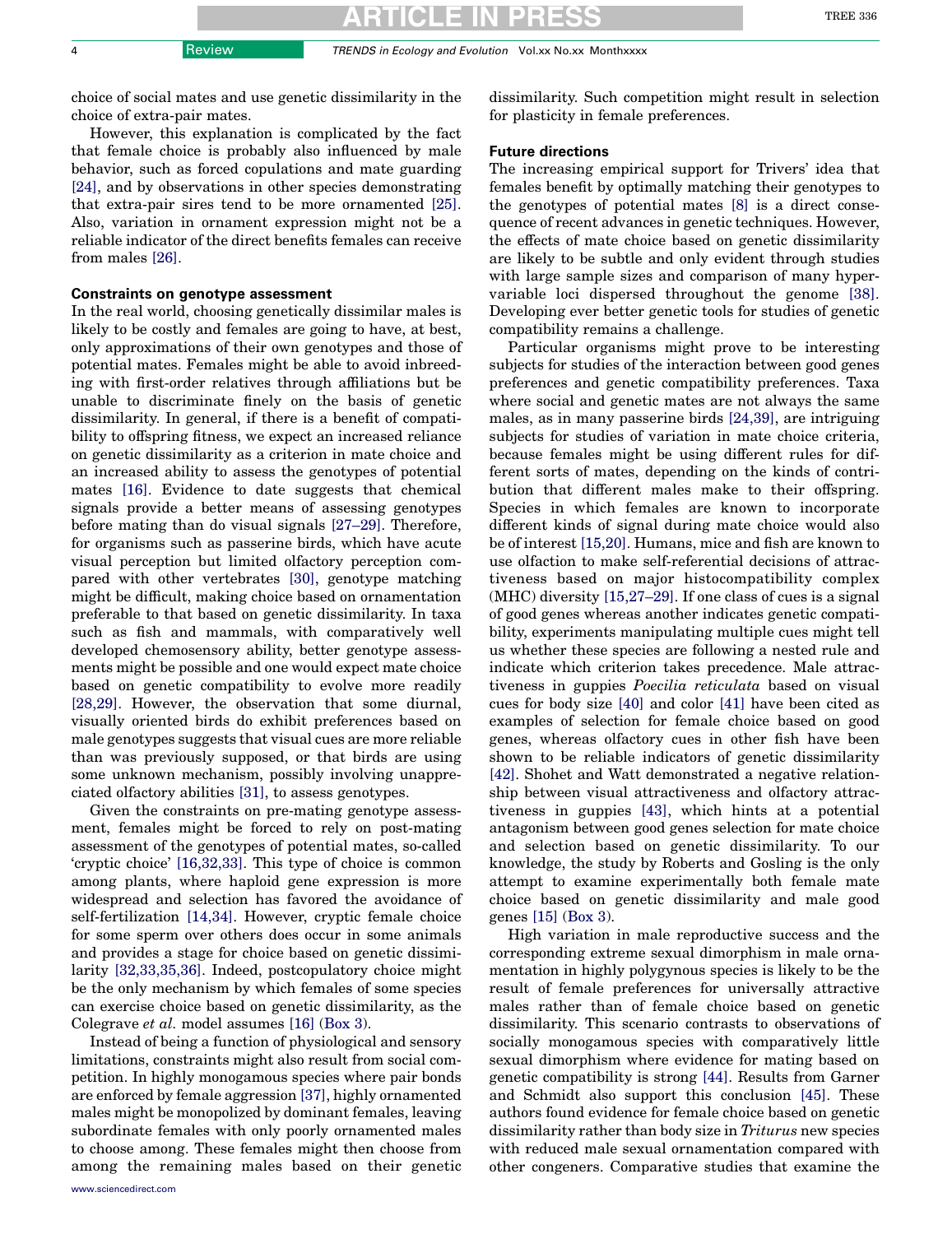<span id="page-4-0"></span>relationship between genetic dissimilarity of mated pairs and variation in the strength of sexual selection, as indicated by dimorphism or variance in male reproductive success, would test the hypothesis that directional selection on male ornaments and female preferences favoring genetically compatible offspring are in opposition to one another.

The apparent conflict between female preferences based on expression of ornamental traits and mate choice for genetic dissimilarity present both new challenges and new opportunities to evolutionary ecologists. The idea that females base their mate choice decisions on conditiondependent ornaments to gain direct benefits or good genes for their offspring will have to be reconciled with the increasing evidence that genetic disassortative mating is also a widespread criterion for choice. To date, the evidence that females choose a mate based on genetic dissimilarity is restricted to a few species, so assessing the ubiquity of this behavior is a first priority. Assuming that such choice is a widespread behavioral pattern, then understanding the evolution of ornamental traits and the role that they play in relation to genetic dissimilarity is a major challenge to current concepts of mate choice and sexual selection.

#### Acknowledgements

We thank David Westneat, Ian Stewart, Daniel Mennill, Steve Dobson, Kristen Navara, Hanna Kokko, three anonymous reviewers and the Hill lab students for valuable discussion and helpful comments about the article. The authors were supported under NSF-IBN0235778 during its preparation.

#### References

- 1 Zahavi, A. (1975) Mate selection selection for a handicap. J. Theor. Biol. 53, 205–214
- 2 Andersson, M. (1994) Sexual Selection, Princeton University Press
- 3 Tomkins, J.L. et al. (2004) Genic capture and resolving the lek paradox. Trends Ecol. Evol. 19, 323–328
- 4 Cotton, S. et al. (2004) Do sexual ornaments demonstrate heightened condition-dependent expression as predicted by the handicap hypothesis? Proc. R. Soc. Lond. Ser. B 271, 771–783
- 5 Ditchkoff, S.S. et al. (2001) Major-histocompatibility-complex-associated variation in secondary sexual traits of white-tailed deer (Odocoileus virginianus): evidence for good-genes advertisement. Evolution 55, 616–625
- 6 Cotton, S. et al. (2004) Condition dependence of sexual ornament size and variation in the stalk-eyed fly Cyrtodiopsis dalmanni (Diptera: Diopsidae). Evolution 58, 1038–1046
- 7 Hill, G.E. (2002) A Red Bird in a Brown Bag: The Function and Evolution of Colorful Plumage in the House Finch, Oxford University Press
- 8 Trivers, R.L. (1972) Parental investment and sexual selection. In Sexual Selection and the Descent of Man, 1871–1971 (Campbell, B. ed.), pp. 136–179, Aldine Publishing Company
- 9 Brown, J.L. (1997) A theory of mate choice based on heterozygosity. Behav. Ecol. 8, 60–65
- 10 Zeh, J.A. and Zeh, D.W. (1996) The evolution of polyandry I: intragenomic conflict and genetic incompatibility. Proc. R. Soc. Lond. Ser. B 263, 1711–1717
- 11 Zeh, J.A. and Zeh, D.W. (1997) The evolution of polyandry. 2. Postcopulatory defences against genetic incompatibility. Proc. R. Soc. Lond. Ser. B 264, 69–75
- 12 Jennions, M.D. and Petrie, M. (2000) Why do females mate multiply? A review of the genetic benefits. Biol. Rev. 75, 21–64
- 13 Tregenza, T. and Wedell, N. (2000) Genetic compatibility, mate choice and patterns of parentage. Mol. Ecol. 9, 1013–1027
- 14 Bernasconi, G. et al. (2004) Evolutionary ecology of the prezygotic stage. Science 303, 971–975
- 15 Roberts, S.C. and Gosling, L.M. (2003) Genetic similarity and quality interact in mate choice decisions by female mice. Nat. Genet. 35, 103–106
- 16 Colegrave, N. et al. (2002) Mate choice or polyandry: reconciling genetic compatibility and good genes sexual selection. Evol. Ecol. Res. 4, 911–917
- 17 Qvarnstrom, A. (2001) Context-dependent genetic benefits from mate choice. Trends Ecol. Evol. 16, 5–7
- 18 Rowe, L. and Houle, D. (1996) The lek paradox and the capture of genetic variance by condition dependent traits. Proc. R. Soc. Lond. Ser. B 263, 1415–1421
- 19 Wegner, K.M. et al. (2003) Multiple parasites are driving major histocompatibility complex polymorphism in the wild. J. Evol. Biol. 16, 224–232
- 20 Candolin, U. (2003) The use of multiple cues in mate choice. Biol. Rev. 78, 575–595
- 21 Kempenaers, B. et al. (1992) Extrapair paternity results from female preference for high-quality males in the blue tit. Nature 357, 494–496
- 22 Andersson, S. et al. (1998) Ultraviolet sexual dimorphism and assortative mating in blue tits. Proc. R. Soc. Lond. Ser. B 265, 445–450
- 23 Foerster, K. et al. (2003) Females increase offspring heterozygosity and fitness through extra-pair matings. Nature 425, 714–717
- 24 Westneat, D.F. and Stewart, I.R.K. (2003) Extra-pair paternity in birds: causes, correlates, and conflict. Annu. Rev. Ecol. Evol. 34, 365–396
- 25 Thusius, K.J. et al. (2001) Male mask size is correlated with mating success in the common yellowthroat. Anim. Behav. 62, 435–446
- 26 Kokko, H. (1998) Should advertising parental care be honest? Proc. R. Soc. Lond. Ser. B 265, 1871–1878
- 27 Milinski, M. (2003) The function of mate choice in sticklebacks: optimizing MHC genetics. J. Fish Biol. 63, 1–16
- 28 Penn, D.J. (2002) The scent of genetic compatibility: Sexual selection and the major histocompatibility complex. Ethology 108, 1–21
- 29 Milinski, M. and Wedekind, C. (2001) Evidence for MHC-correlated perfume preferences in humans. Behav. Ecol. 12, 140–149
- 30 Jones, R.B. and Roper, T.J. (1997) Olfaction in the domestic fowl: a critical review. Physiol. Behav. 62, 1009–1018
- 31 Zelano, B. and Edwards, S.V. (2002) An MHC component to kin recognition and mate choice in birds: Predictions, progress, and prospects. Am. Nat. 160, S225–S237
- 32 Eberhard, W.G. (1991) Copulatory courtship and cryptic female choice in insects. Biol. Rev. Camb. Philos. Soc. 66, 1–31
- 33 Birkhead, T.R. and Pizzari, T. (2002) Postcopulatory sexual selection. Nat. Rev. Genet. 3, 262–273
- 34 Charlesworth, D. et al. (2003) Diversity and linkage of genes in the self-incompatibility gene family in Arabidopsis lyrata. Genetics 164, 1519–1535
- 35 Kraaijeveld-Smit, F.J.L. et al. (2002) Factors influencing paternity success in Antechinus agilis: last-male sperm precedence, timing of mating and genetic compatibility. J. Evol. Biol. 15, 100–107
- 36 Tregenza, T. and Wedell, N. (2002) Polyandrous females avoid costs of inbreeding. Nature 415, 71–73
- 37 Sandell, M.I. (1998) Female aggression and the maintenance of monogamy: female behaviour predicts male mating status in European starlings. Proc. R. Soc. Lond. Ser. B 265, 1307–1311
- 38 Slate, J. and Pemberton, J.M. (2002) Comparing molecular measures for detecting inbreeding depression. J. Evol. Biol. 15, 20–31
- 39 Petrie, M. and Kempenaers, B. (1998) Extra-pair paternity in birds: explaining variation between species and populations. Trends Ecol. Evol. 13, 52–58
- 40 Reynolds, J.D. and Gross, M.R. (1992) Female mate preference enhances offspring growth and reproduction in a fish Poecilia reticulata. Proc. R. Soc. Lond. Ser. B 250, 57–62
- 41 Houde, A.E. and Torio, A.J. (1992) Effect of parasitic infection on male color pattern and female choice in guppies. Behav. Ecol. 3, 346–351
- 42 Aeschlimann, P.B. et al. (2003) Female sticklebacks Gasterosteus aculeatus use self-reference to optimize MHC allele number during mate selection. Behav. Ecol. Sociobiol. 54, 119–126
- 43 Shohet, A.J. and Watt, P.J. (2004) Female association preferences based on olfactory cues in the guppy Poecilia reticulata. Behav. Ecol. Sociobiol. 55, 363–369
- 44 Freeman-Gallant, C.R. et al. (2003) Social pairing and female mating